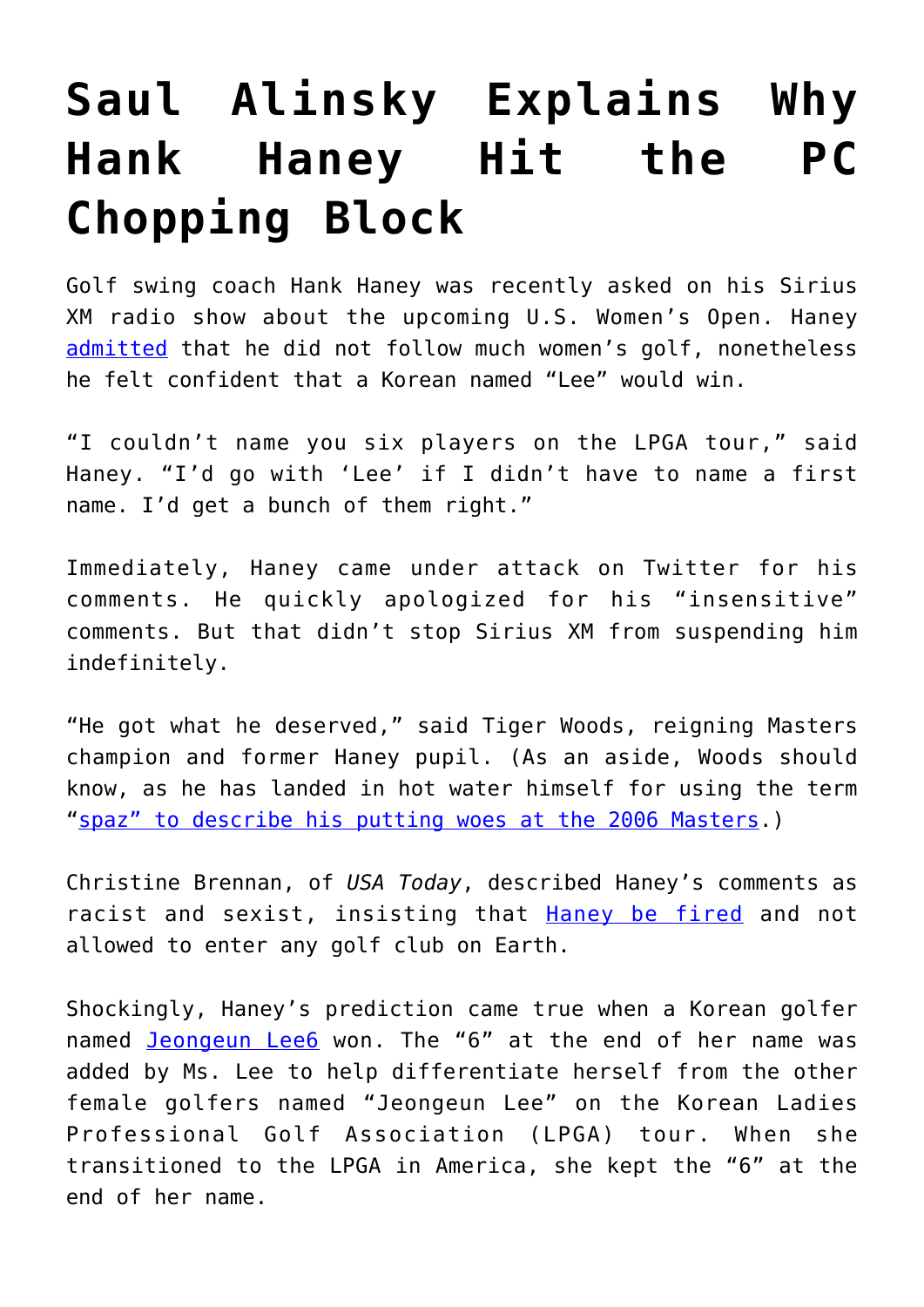As Lee6 cruised to victory at the U.S. Open, Haney wrote on [Twitter](https://twitter.com/HankHaney/status/1135306504494387200?ref_src=twsrc%5Etfw%7Ctwcamp%5Etweetembed&ref_url=https%3A%2F%2Fwww.foxnews.com%2Fsports%2Fhank-haney-lpga-remarks-double-down):

*My prediction that a Korean woman would be atop the leaderboard at the Women's U.S. Open was based on statistics and facts. Korean women are absolutely dominating the LPGA Tour. If you asked me again my answer would be the same but worded more carefully.*

This gave every sports commentator another opportunity to partake in recreational outrage and to use their favorite poker metaphor: "He doubled down."

Yet both of Haney's comments are quite similar to those made in [an article](https://www.golfchannel.com/news/after-further-review-explaining-6-jeongeun-lee6) for *Golf Channel Digital* in November of 2018:

*If you suspect there is some factory churning out female golf stars in South Korea, you are probably more suspicious now. Jeongeun Lee6 won the inaugural Q-Series. The Korean LPGA attached the numeral to her name because there are so many players with the exact same name on its tour.*

Why did Haney's comments get such a reaction, while those in *Golf Channel Digital* did not?

One simple reason: The *Golf Channel Digital* team is not an enticing target for those partaking in recreational outrage.

Saul Alinsky sheds light on this difference in his book, *[Rules](https://www.amazon.com/gp/product/0679721134/ref=as_li_qf_asin_il_tl?ie=UTF8&tag=intelltakeo0d-20&creative=9325&linkCode=as2&creativeASIN=0679721134&linkId=14cb4d6253c38d086122a9424fe7e8e4) [for Radicals](https://www.amazon.com/gp/product/0679721134/ref=as_li_qf_asin_il_tl?ie=UTF8&tag=intelltakeo0d-20&creative=9325&linkCode=as2&creativeASIN=0679721134&linkId=14cb4d6253c38d086122a9424fe7e8e4).* "Organizations, boards, and associations don't feel pain" writes Alinsky. "People feel pain." Given this, Alinsky prescribes, "Freeze it, isolate it, personalize it."

Hank Haney is an individual. He makes for a better target. In fact, he is a white, upper-middle-class, male named "Hank" who makes a living teaching other well-to-do people how to play golf. He might be the *ideal* target.